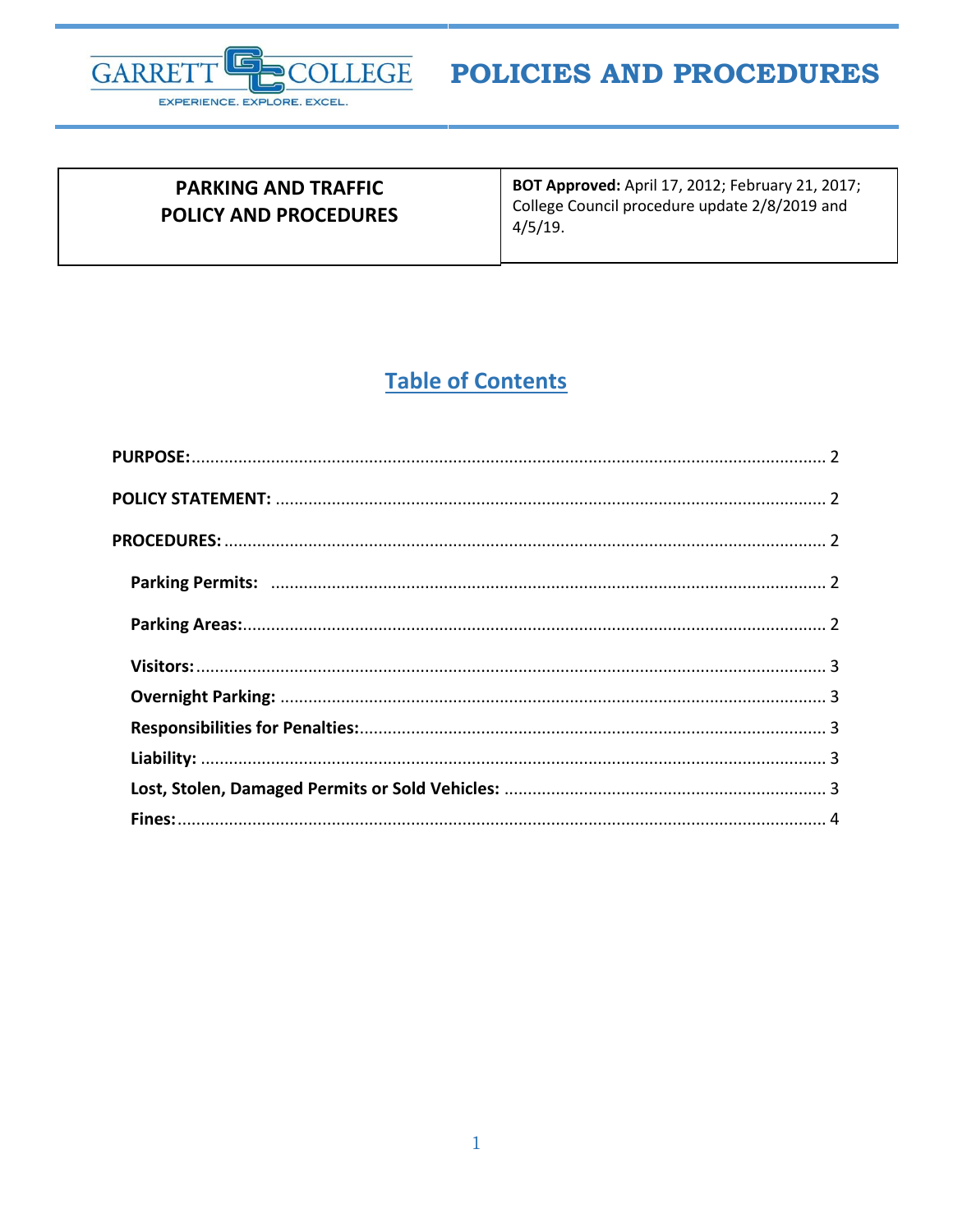



## <span id="page-1-0"></span>**PURPOSE:**

To establish appropriate and safe parking and traffic guidelines on Garrett College properties/ facilities (includes main campus and outreach centers).

## <span id="page-1-1"></span>**POLICY STATEMENT:**

- I. The President or designee is authorized to develop, modify, publish, and disseminate procedures regulating parking and traffic flow on all College controlled property.
- II. Students and full- time and part-time College employees must register all vehicles that may be parked on a campus or at a College facility.
- III. The College may regulate parking, use of permits, fees/fines, or other penalties not limited to students, full-time and part-time employees, visitors, contractors, vendors, and others.

## <span id="page-1-2"></span>**PROCEDURES:**

<span id="page-1-3"></span>**Parking Permits:** Parking permits are required of all employees and students when parking at the Garrett College Campus, with the exception of the CARC parking lot at the "Aquatic" end of the building.

Please note the following:

- Forms and permits are available from: **The Campus Safety and Security Office**.
- Permits are *free* to the College community.
- Permits must be displayed on the driver's side of the vehicle on either the front or rear windshield.
- Security can provide temporary handicap parking permits for individuals that have a temporary illness or injury.
- Vehicles without permits properly displayed will be cited.
- Vehicles may park only in spaces or areas designated for vehicle parking.

<span id="page-1-4"></span>**Parking Areas:** There are several lots available for parking (see College Map on website):

- Lot A- GIEC, Continuing Education, STEM; includes overflow parking
- Lot B- Off of Bumble Bee Road (Main Lot)
- Lot C- Overflow off of Bumble Bee Road
- Lot D- Off of Mosser Road
- Lot E- Parking only for members utilizing the Aquatic Complex or Exercise Facilities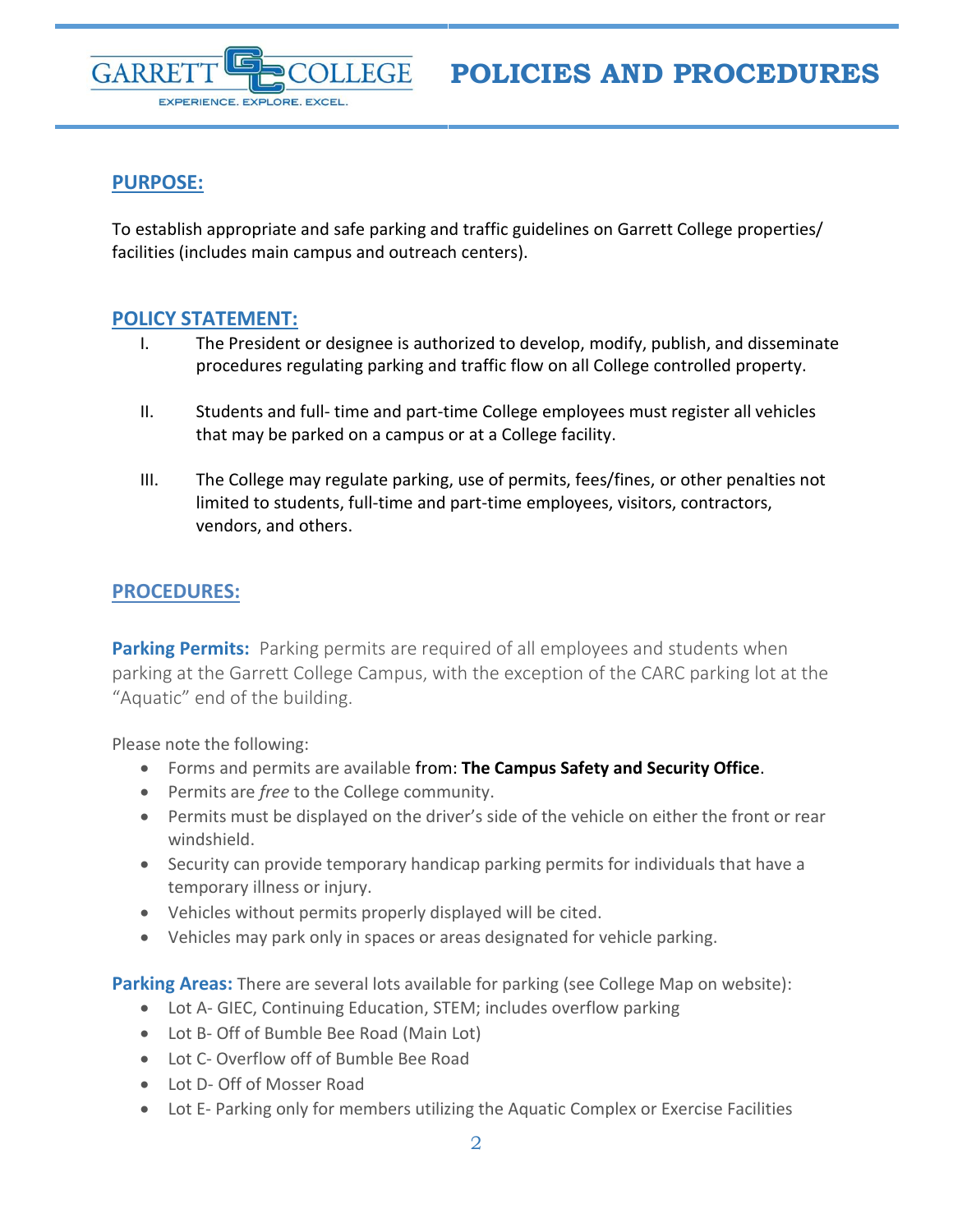

- Lot F- Gymnasium, CAOS; includes overflow parking
- Lot G- CAOS

GARRF

Lot H- Garrett Hall

EXPERIENCE. EXPLORE. EXCEL

Lot I- Laker Hall

All parking areas will be patrolled and enforced 24 hours a day, seven days a week.

<span id="page-2-0"></span>**Visitors:** There are a few designated parking spaces reserved for campus visitors. Otherwise, visitors may park anywhere on campus. If one should often frequent the college, they have the right to obtain a parking permit *free* from **The Campus Safety and Security Office.**

For large on-campus events, visitors may be issued a temporary parking pass through email that will only be valid for the time they are on campus. These temporary passes must be displayed on the dashboard of the vehicle for the time parked on campus.

*If a visitor should receive a ticket while parked on campus, they have the right to appeal to the* **The Campus Safety and Security Office**. *Visitors are expected to obey the parking regulations.* 

<span id="page-2-1"></span>**Overnight Parking:** Any vehicle that is parked overnight in a campus lot will be fined, unless permission is granted. Should a circumstance arise where the owner of a vehicle must park overnight, please contact **The Campus Safety and Security Office.** If permission is granted to park overnight, the College requests that Lot C, the small lot with the basketball hoops be used, specifically in winter to allow for plowing of the main lots. *Overnight parking is not permitted except in residence lot, for College- sanctioned trips, or when permission is received.* 

<span id="page-2-2"></span>**Responsibilities for Penalties:** The registered owner of any vehicle on campus property shall be held responsible for any liability or damage claims including parking or other traffic violation penalties arising in connection with the possession and/or operation of the vehicle on campus property.

<span id="page-2-3"></span>**Liability:** *Garrett College assumes no responsibility for damage or loss of vehicles and/or private property while on campus.* 

<span id="page-2-4"></span>**Lost, Stolen, Damaged Permits or Sold Vehicles:** Lost or stolen permits are to be reported to the **The Campus Safety and Security Office.** If any changes are made to your vehicle registration, i.e. sold vehicle, purchase new vehicle, change of license plate number, etc., please notify the **The Campus Safety and Security Office** as soon as possible so that the changes can be recorded.